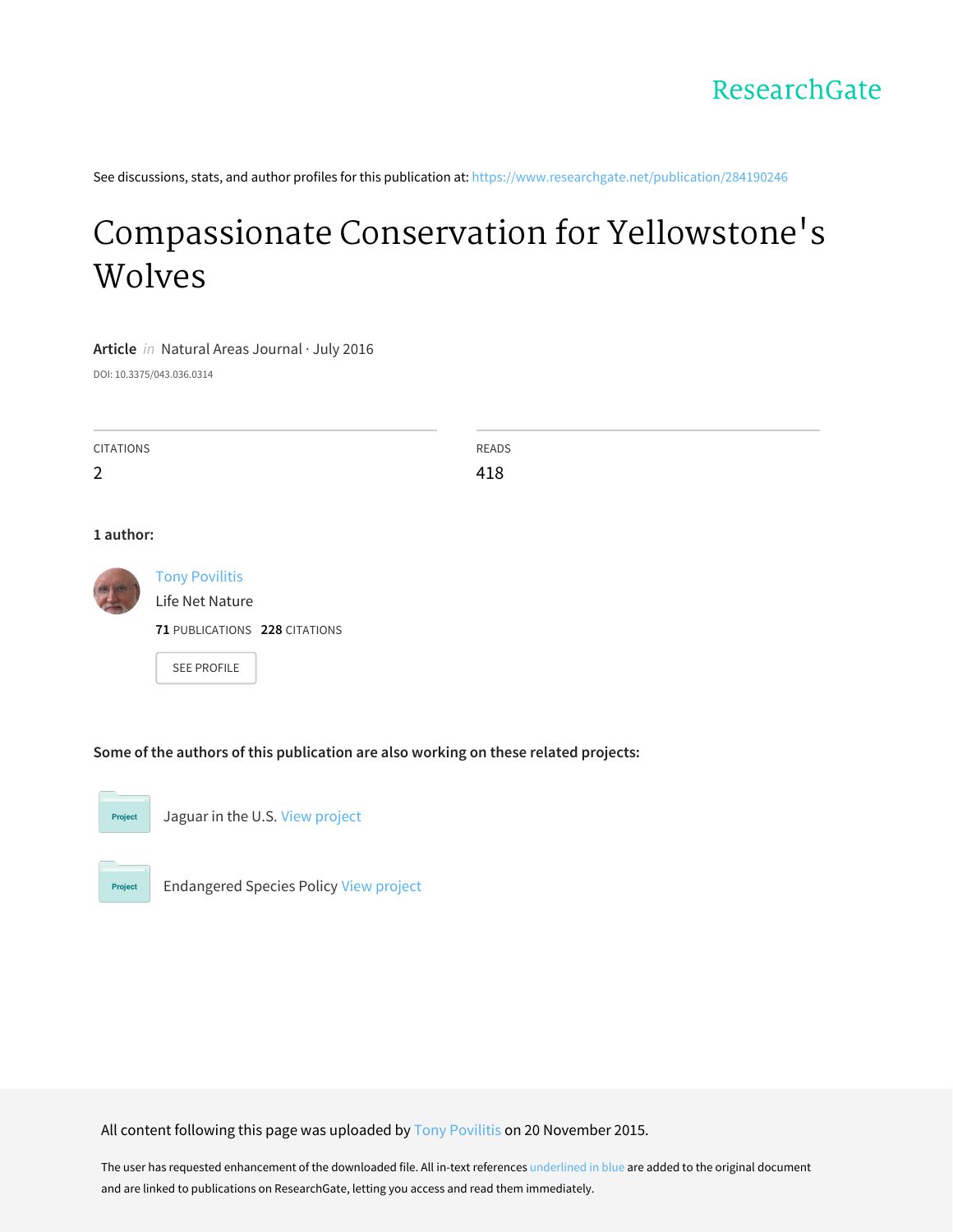*This article has been accepted for publication but has not yet been through the copyediting process, which may lead to differences between this version and the published version. This article will be published in 2016. It is protected by copyright. If you wish to reference this article please contact the author for details.*

# **Compassionate Conservation for Yellowstone's Wolves**

[Tony Povilitis](https://www.researchgate.net/profile/Tony_Povilitis?el=1_x_100&enrichId=rgreq-18731205485072df47b86e6c85b5153b-XXX&enrichSource=Y292ZXJQYWdlOzI4NDE5MDI0NjtBUzoyOTgwMDUwOTQ3ODA5MzRAMTQ0ODA2MTM1OTQyOA==) Life Net Nature, Willcox, Arizona USA tpovilitis@lifenetnature.org

*Index terms: Wolves, Yellowstone, compassionate conservation, wolf management, animal welfare*

**ABSTRACT:** States in the Northern Rockies of the U.S. manage the gray wolf (*Canis lupus*) at low population levels through trophy hunting and lethal control. Although protected in Yellowstone National Park (YNP), wolves are subject to removal when they cross park boundaries. Thus, wolf management in the states adjacent to YNP is pitted against a large group of stakeholders interested in park wolves and their well-being. Federal and state decision makers should adopt "compassionate conservation" for Yellowstone wolves as a matter of equitable public policy and to improve biological and societal outcomes. Humane considerations should be paramount given the high value and level of public interest in park wolves. This paper addresses the need to make animal welfare an essential aspect of wolf management in the YNP area.

#### **INTRODUCTION**

In recent times, gray wolves (*Canis lupus*) in the Northern Rockies of the United States went from being protected under the federal Endangered Species Act to being heavily managed by Idaho, Montana, and Wyoming in deference to ranching and hunting interests ([Bruskotter 2013;](https://www.researchgate.net/publication/249838088_The_Predator_Pendulum_Revisited_Social_Conflict_over_Wolves_and_Their_Management_in_the_Western_United_States?el=1_x_8&enrichId=rgreq-18731205485072df47b86e6c85b5153b-XXX&enrichSource=Y292ZXJQYWdlOzI4NDE5MDI0NjtBUzoyOTgwMDUwOTQ3ODA5MzRAMTQ0ODA2MTM1OTQyOA==) Bruskotter et al. 2014). Local demands to control wolves restored by the federal government in the 1990s have been matched by equally vocal criticism of state wolf management, regarded as unscientific, excessive, and inhumane (Pacelle 2014; Millet 2015). A cutting edge of the conflict lies at the doorstep of Yellowstone National Park (YNP), one of the world's premier wolf viewing areas. While the species is protected in YNP, park wolves can be legally killed when they move beyond park boundaries. The result has been loss of popular park wolves, alteration of natural wolf behavior, and related consequences for the wolf-watching public ([Povilitis](https://www.researchgate.net/publication/269411735_Preserving_a_Natural_Wolf_Population_in_Yellowstone_National_Park_USA?el=1_x_8&enrichId=rgreq-18731205485072df47b86e6c85b5153b-XXX&enrichSource=Y292ZXJQYWdlOzI4NDE5MDI0NjtBUzoyOTgwMDUwOTQ3ODA5MzRAMTQ0ODA2MTM1OTQyOA==)  [2015](https://www.researchgate.net/publication/269411735_Preserving_a_Natural_Wolf_Population_in_Yellowstone_National_Park_USA?el=1_x_8&enrichId=rgreq-18731205485072df47b86e6c85b5153b-XXX&enrichSource=Y292ZXJQYWdlOzI4NDE5MDI0NjtBUzoyOTgwMDUwOTQ3ODA5MzRAMTQ0ODA2MTM1OTQyOA==)).

YNP covers 8,983 km<sup>2</sup> mainly in the northwest corner of the state of Wyoming in the Northern Rocky Mountain region of the U.S. (Wikipedia 2015). Noted for its wildlife and geothermal features, YNP receives nearly 3.5 million visitors annually. At the end of 2014, wolves that live primarily within YNP included 104 individuals, with another 79 wolves documented within 24 km of park boundaries (Jimenez and Becker 2015). YNP is surrounded largely by pubic land administered by the U.S. Forest Service, which strives collaboratively with the National Park Service to improve cross-boundary science,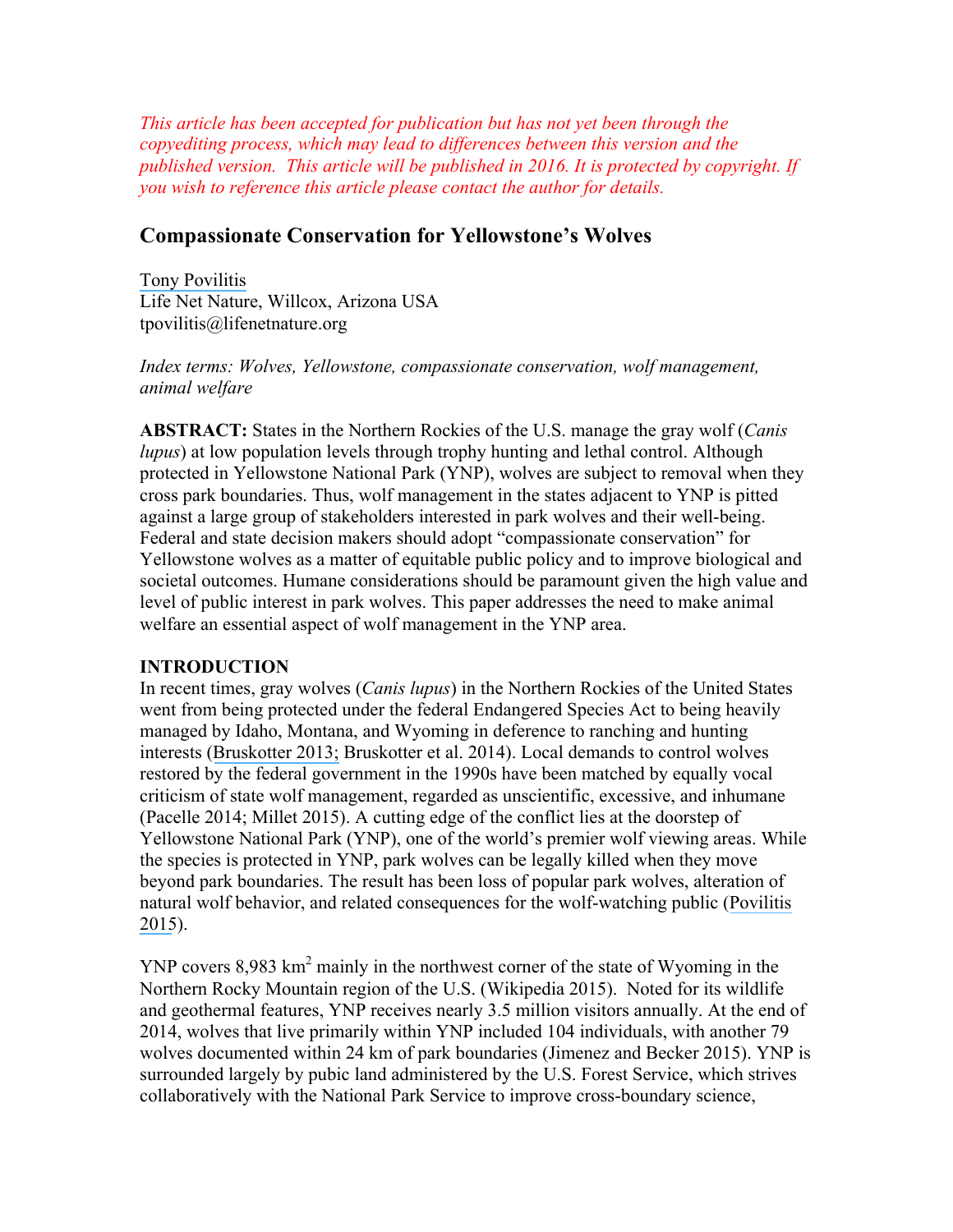management, and conservation in the Greater Yellowstone Area (Schullery 2004; YNP 2014).

This paper challenges the policy of permitting wolf hunting and trapping (collectively referred to as "hunting" in this paper) on public lands near YNP, considering their adverse effects on park wolves and people who value them. It proposes "compassionate conservation" of Yellowstone wolves as a matter of equitable public policy and to improve biological outcomes and other benefits related to wolves in YNP.

### **MANAGEMENT BY THE NUMBERS**

The loss of individual wolves to hunting, trapping, and control actions is not of concern in wildlife management if overall population objectives are met (Haber and Holleman 2003; [Rutledge 2010 et al.](https://www.researchgate.net/publication/222046620_Protection_from_harvesting_restores_the_natural_social_structure_of_eastern_wolf_packs?el=1_x_8&enrichId=rgreq-18731205485072df47b86e6c85b5153b-XXX&enrichSource=Y292ZXJQYWdlOzI4NDE5MDI0NjtBUzoyOTgwMDUwOTQ3ODA5MzRAMTQ0ODA2MTM1OTQyOA==)). The recovery goal for wolves in the Northern Rockies is 300 wolves with 30 breeding pairs, equally divided among Idaho, Montana, and Wyoming (Jimenez and Becker 2015). In 2014, the minimum population estimate was 1,657 wolves and 85 breeding pairs, well above the requirement but below levels typical for management of other wildlife classified as game. The regional wolf population is expected over the long term to average around 1,000 wolves (Jimenez and Becker 2015) as state legislative and management policies aim to restrict it (Bruskotter et al. 2014*).*

Although state management may sustain wolf presence in the Northern Rockies, it appears likely to undermine the National Park Service goal of maintaining park wolves in a natural, unimpaired state (Ross 2013). Trophy hunting near YNP has seasonally reduced wolf presence in the park and has destabilized or eliminated family groups ([Povilitis 2015](https://www.researchgate.net/publication/269411735_Preserving_a_Natural_Wolf_Population_in_Yellowstone_National_Park_USA?el=1_x_8&enrichId=rgreq-18731205485072df47b86e6c85b5153b-XXX&enrichSource=Y292ZXJQYWdlOzI4NDE5MDI0NjtBUzoyOTgwMDUwOTQ3ODA5MzRAMTQ0ODA2MTM1OTQyOA==)). Between 2008-2014, at least 27 park wolves were removed (Bradley et al. 2015; [Povilitis 2015](https://www.researchgate.net/publication/269411735_Preserving_a_Natural_Wolf_Population_in_Yellowstone_National_Park_USA?el=1_x_8&enrichId=rgreq-18731205485072df47b86e6c85b5153b-XXX&enrichSource=Y292ZXJQYWdlOzI4NDE5MDI0NjtBUzoyOTgwMDUwOTQ3ODA5MzRAMTQ0ODA2MTM1OTQyOA==)), among them popular animals cherished by park visitors and the general public (Eisenberg 2015). Losses could have been greater because Wyoming, one of three states bordering the park, held wolf hunts only in 2012 and 2013 because of legal matters, which will likely be resolved.

Managed wolf hunts based solely on population size neglect important biological consequences. Hunting losses, especially of breeding individuals, can alter social stability and group size, reproduction, pup survival, recruitment, demography ([Brainerd et al.](https://www.researchgate.net/publication/227823841_The_Effects_of_Breeder_Loss_on_Wolves?el=1_x_8&enrichId=rgreq-18731205485072df47b86e6c85b5153b-XXX&enrichSource=Y292ZXJQYWdlOzI4NDE5MDI0NjtBUzoyOTgwMDUwOTQ3ODA5MzRAMTQ0ODA2MTM1OTQyOA==) [2008](https://www.researchgate.net/publication/227823841_The_Effects_of_Breeder_Loss_on_Wolves?el=1_x_8&enrichId=rgreq-18731205485072df47b86e6c85b5153b-XXX&enrichSource=Y292ZXJQYWdlOzI4NDE5MDI0NjtBUzoyOTgwMDUwOTQ3ODA5MzRAMTQ0ODA2MTM1OTQyOA==)), and territorial behavior of wolves ([Rich et al. 2012](https://www.researchgate.net/publication/259928270_Anthropogenic_mortality_intraspecific_competition_and_prey_availability_influence_territory_sizes_of_wolves_in_Montana?el=1_x_8&enrichId=rgreq-18731205485072df47b86e6c85b5153b-XXX&enrichSource=Y292ZXJQYWdlOzI4NDE5MDI0NjtBUzoyOTgwMDUwOTQ3ODA5MzRAMTQ0ODA2MTM1OTQyOA==)), and may increase inbreeding (VonHoldt et al. 2008). [Borg et al.](https://www.researchgate.net/publication/263701644_Impacts_of_breeder_loss_on_social_structure_reproduction_and_population_growth_in_a_social_canid?el=1_x_8&enrichId=rgreq-18731205485072df47b86e6c85b5153b-XXX&enrichSource=Y292ZXJQYWdlOzI4NDE5MDI0NjtBUzoyOTgwMDUwOTQ3ODA5MzRAMTQ0ODA2MTM1OTQyOA==) (2015) reported that loss of breeders heightened the likelihood of pack dissolution, more so with small packs and when hunting overlapped the breeding season (which has been the case in Idaho and Montana). Removal of wolves may also affect wolf-prey dynamics by altering the age structure of social groups ([MacNulty et al. 2009](https://www.researchgate.net/publication/26837658_Predatory_senescence_in_ageing_wolves?el=1_x_8&enrichId=rgreq-18731205485072df47b86e6c85b5153b-XXX&enrichSource=Y292ZXJQYWdlOzI4NDE5MDI0NjtBUzoyOTgwMDUwOTQ3ODA5MzRAMTQ0ODA2MTM1OTQyOA==)). In YNP, reduction in pack size caused by nearby hunting could lower success of predation on bison particularly where less formidable prey is unavailable [\(MacNulty el al. 2014\).](https://www.researchgate.net/publication/268229126_Influence_of_Group_Size_on_the_Success_of_Wolves_Hunting_Bison?el=1_x_8&enrichId=rgreq-18731205485072df47b86e6c85b5153b-XXX&enrichSource=Y292ZXJQYWdlOzI4NDE5MDI0NjtBUzoyOTgwMDUwOTQ3ODA5MzRAMTQ0ODA2MTM1OTQyOA==)

Hunting may selectively remove skilled and well-adapted individuals ([Darimont et al.](https://www.researchgate.net/publication/23782652_Human_predators_outpace_other_agents_of_trait_change?el=1_x_8&enrichId=rgreq-18731205485072df47b86e6c85b5153b-XXX&enrichSource=Y292ZXJQYWdlOzI4NDE5MDI0NjtBUzoyOTgwMDUwOTQ3ODA5MzRAMTQ0ODA2MTM1OTQyOA==) [2009;](https://www.researchgate.net/publication/23782652_Human_predators_outpace_other_agents_of_trait_change?el=1_x_8&enrichId=rgreq-18731205485072df47b86e6c85b5153b-XXX&enrichSource=Y292ZXJQYWdlOzI4NDE5MDI0NjtBUzoyOTgwMDUwOTQ3ODA5MzRAMTQ0ODA2MTM1OTQyOA==) Haber and Holleman 2013) or those apt to migrate and contribute to population connectivity. It can eliminate family lineages and hinder transfer of important genetic and cultural information between wolf generations ([Haber 1996](https://www.researchgate.net/publication/227687063_Biological_Conservation_and_Ethical_Implications_of_Exploiting_and_Controlling_Wolves?el=1_x_8&enrichId=rgreq-18731205485072df47b86e6c85b5153b-XXX&enrichSource=Y292ZXJQYWdlOzI4NDE5MDI0NjtBUzoyOTgwMDUwOTQ3ODA5MzRAMTQ0ODA2MTM1OTQyOA==)). [Rutledge et al. \(2010\)](https://www.researchgate.net/publication/222046620_Protection_from_harvesting_restores_the_natural_social_structure_of_eastern_wolf_packs?el=1_x_8&enrichId=rgreq-18731205485072df47b86e6c85b5153b-XXX&enrichSource=Y292ZXJQYWdlOzI4NDE5MDI0NjtBUzoyOTgwMDUwOTQ3ODA5MzRAMTQ0ODA2MTM1OTQyOA==)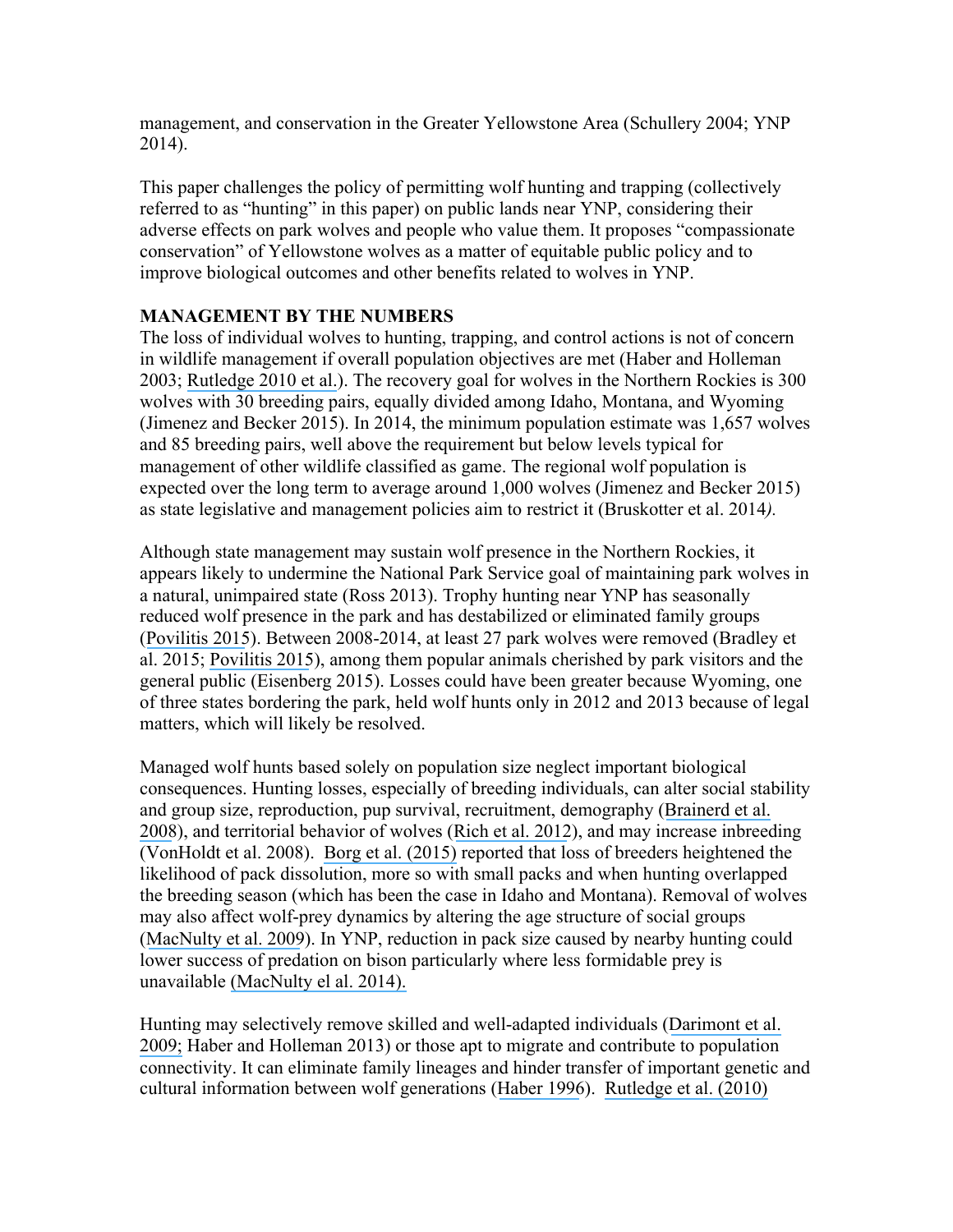found that hunting near Canada's Algonquin National Park threatened kin-based social structure of wolves by prompting adoption of unrelated wolves into the pack. They concluded that nearby hunting could disrupt evolutionarily important social patterns of wolves.

With wolf hunting nearby, even wolves living mainly within YNP are not insulated from such outcomes. Hunting effects on wolf society and a potential loss of adaptive traits that would normally characterize unexploited wolves should be of concern. Nonetheless, the National Park Service has assumed that a "modest harvest" of park wolves will not undermine wolf conservation (YNP 2013). Moreover, the U.S. Forest Service, which administers most land surrounding YNP where wolves are hunted, defers entirely to state management decisions (M. Erickson, Custer Gallatin National Forest, personal communication). While downplaying the effects of hunting, these positions suggest an indifference to public interest in the protection and humane treatment of park wolves.

#### **A DISENFRANCHISED PUBLIC**

Animal welfare is a prominent theme in the U.S. and worldwide (Goodall and Bekoff 2002; Appleby et al. 2011). The belief that wildlife has value apart from "conservation" is widely held and not limited to animal-rights advocates (Parquet and Darimont 2010). Adequate justification is needed for killing animals, including wolves. Trophy hunting, generally unpopular with Americans (Kellert and Smith 2000), has been challenged on these grounds (Pacelle 2014; Vucetich and Nelson 2014). Yet state game agencies have insisted on it for virtually all public lands (except those within state and national park systems where it is prohibited by law). It is not surprising that disenchantment about treatment of wildlife is a common public sentiment and that disdain for traditional wildlife management has been growing [\(Jickling and Paquet 2005\).](https://www.researchgate.net/publication/228423308_Wolf_stories_Reflections_on_science_ethics_and_epistemology?el=1_x_8&enrichId=rgreq-18731205485072df47b86e6c85b5153b-XXX&enrichSource=Y292ZXJQYWdlOzI4NDE5MDI0NjtBUzoyOTgwMDUwOTQ3ODA5MzRAMTQ0ODA2MTM1OTQyOA==)

Although wildlife is to be managed for the benefit of all citizens, hunting and ranching interests drive wildlife policy in North America (Musiani and Paquet 2004). The opinions and interests of nonconsumptive users of wildlife are typically ignored ([Bergstrom](https://www.researchgate.net/publication/249007704_License_to_Kill_Reforming_Federal_Wildlife_Control_to_Restore_Biodiversity_and_Ecosystem_Function?el=1_x_8&enrichId=rgreq-18731205485072df47b86e6c85b5153b-XXX&enrichSource=Y292ZXJQYWdlOzI4NDE5MDI0NjtBUzoyOTgwMDUwOTQ3ODA5MzRAMTQ0ODA2MTM1OTQyOA==) et al. [2014](https://www.researchgate.net/publication/249007704_License_to_Kill_Reforming_Federal_Wildlife_Control_to_Restore_Biodiversity_and_Ecosystem_Function?el=1_x_8&enrichId=rgreq-18731205485072df47b86e6c85b5153b-XXX&enrichSource=Y292ZXJQYWdlOzI4NDE5MDI0NjtBUzoyOTgwMDUwOTQ3ODA5MzRAMTQ0ODA2MTM1OTQyOA==)). Women are especially under-represented as wildlife stakeholders because they participate in hunting less often than men ([Dubois and Fraser 2013](https://www.researchgate.net/publication/263241994_Rating_harms_to_wildlife_A_survey_showing_convergence_between_conservation_and_animal_welfare_views?el=1_x_8&enrichId=rgreq-18731205485072df47b86e6c85b5153b-XXX&enrichSource=Y292ZXJQYWdlOzI4NDE5MDI0NjtBUzoyOTgwMDUwOTQ3ODA5MzRAMTQ0ODA2MTM1OTQyOA==)), are more inclined to oppose it, and tend to have greater affection and emotional attachment to animals (Kellert and Smith 2000).

Wolf management near YNP reflects and reinforces this institutional bias against a large portion of society that favors animal welfare and protection. State authorities have been unwilling to end wolf hunting and trapping near YNP despite manifest public interest and concern for park wolves.

High public interest in Yellowstone's wolves is evident from the popularity of wolf watching in YNP ([Montag et al 2005;](https://www.researchgate.net/publication/249007633_The_Wolf_Viewing_Experience_in_the_Lamar_Valley_of_Yellowstone_National_Park?el=1_x_8&enrichId=rgreq-18731205485072df47b86e6c85b5153b-XXX&enrichSource=Y292ZXJQYWdlOzI4NDE5MDI0NjtBUzoyOTgwMDUwOTQ3ODA5MzRAMTQ0ODA2MTM1OTQyOA==) [Duffield et al. 2006](https://www.researchgate.net/publication/242507909_Wolves_and_People_in_Yellowstone_Impacts_on_the_Regional_Economy?el=1_x_8&enrichId=rgreq-18731205485072df47b86e6c85b5153b-XXX&enrichSource=Y292ZXJQYWdlOzI4NDE5MDI0NjtBUzoyOTgwMDUwOTQ3ODA5MzRAMTQ0ODA2MTM1OTQyOA==)) and by the number of people documenting the activities of park wolves and speaking out in their defense. At least seven Facebook pages have been devoted entirely or primarily to YNP wolves with a combined total of over 235,000 "friends" (as of 14 May 2015), and petitions to protect park wolves have garnered over 200,000 signatures (CYW 2015). Many "wolf watchers"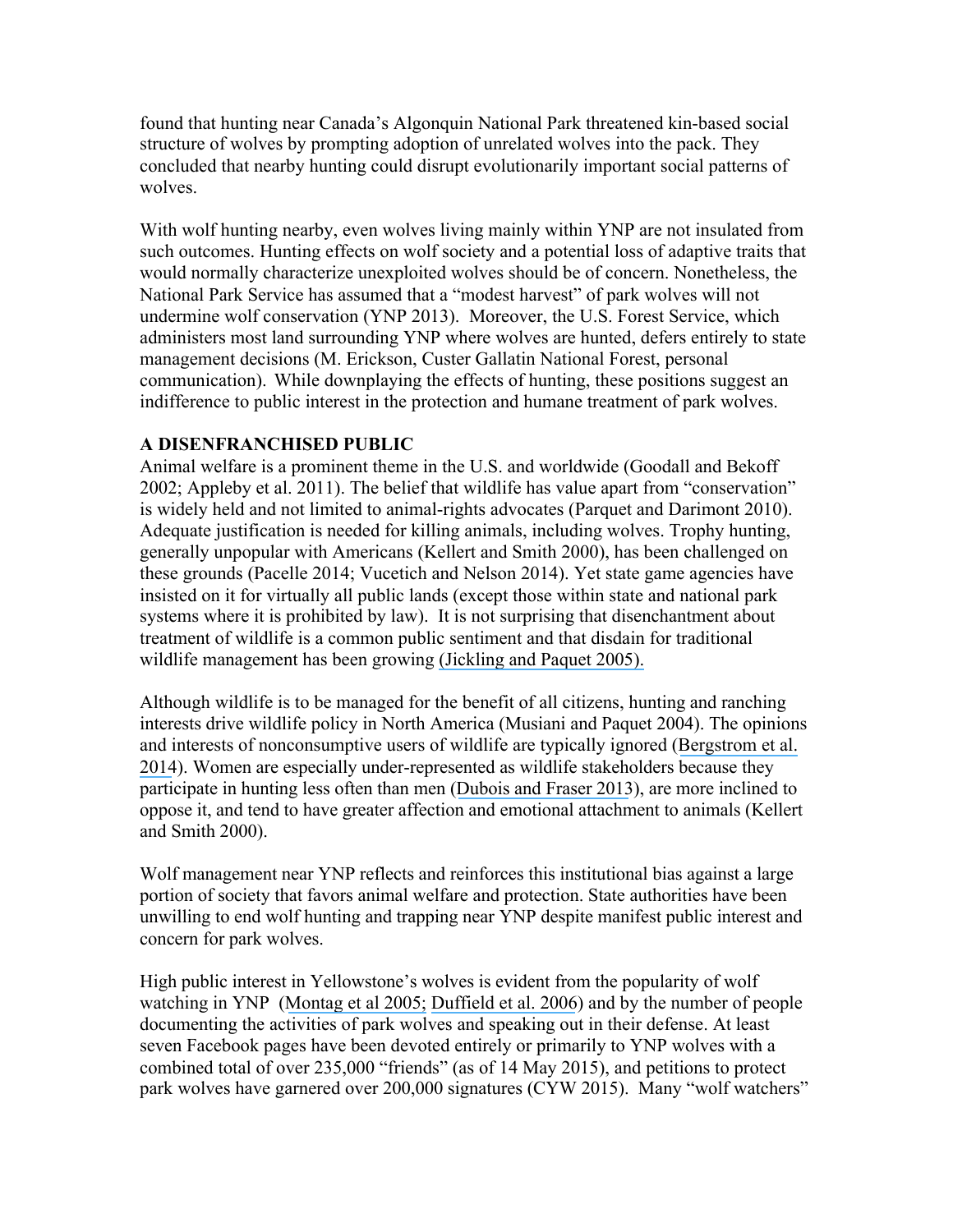have formed emotional and spiritual bonds with park wolves, especially those that are readily observed and have grown accustomed to the presence of park visitors. Through literature, film, and the social media, people monitor and script the lives of park wolves, in some cases following them from one generation to the next (Lamplugh 2014; Webb 2015).

Individual wolves and wolf families have become part of Yellowstone Park lore (Askins 2002). For example, the story of a famous park wolf known as "06" and her Lamar Valley pack has been featured in the documentary *She Wolf* (National Geographic 2015), and will be dramatized in a book and Hollywood movie (Kit 2014). Her death due to trophy hunting continues to be widely reported (Schweber 2012; Eisenberg 2015).

The routine radio-collaring and numbering of YNP wolves has allowed more intimate access to their daily lives, informing biologists and the lay public alike, and drawing people closer to wolves as individual animals and making them more invested in their well-being (Anthes 2013). Wolf harvests near YNP have caused the death of at least 14 collared animals, undermining studies of naturally occurring park wolves ([Povilitis](https://www.researchgate.net/publication/269411735_Preserving_a_Natural_Wolf_Population_in_Yellowstone_National_Park_USA?el=1_x_8&enrichId=rgreq-18731205485072df47b86e6c85b5153b-XXX&enrichSource=Y292ZXJQYWdlOzI4NDE5MDI0NjtBUzoyOTgwMDUwOTQ3ODA5MzRAMTQ0ODA2MTM1OTQyOA==) [2015](https://www.researchgate.net/publication/269411735_Preserving_a_Natural_Wolf_Population_in_Yellowstone_National_Park_USA?el=1_x_8&enrichId=rgreq-18731205485072df47b86e6c85b5153b-XXX&enrichSource=Y292ZXJQYWdlOzI4NDE5MDI0NjtBUzoyOTgwMDUwOTQ3ODA5MzRAMTQ0ODA2MTM1OTQyOA==)).

People wanting to view Yellowstone wolves comprise a large stakeholder group that should have considerable influence on wolf management near YNP. Duffield et al. [\(2006\)](https://www.researchgate.net/publication/242507909_Wolves_and_People_in_Yellowstone_Impacts_on_the_Regional_Economy?el=1_x_8&enrichId=rgreq-18731205485072df47b86e6c85b5153b-XXX&enrichSource=Y292ZXJQYWdlOzI4NDE5MDI0NjtBUzoyOTgwMDUwOTQ3ODA5MzRAMTQ0ODA2MTM1OTQyOA==) found that a large share of YNP visitors (49-59%, depending on season) were interested in viewing wolves in 2005, when recreational visitation to the park totaled over 2.8 million visits. The authors reported that 44% of visitors favored wolves as the wildlife species they would most like to see, and conservatively estimated that 326,000 visitors actually saw them. By comparison, wolf hunting near YNP benefits a comparatively small number of recreational hunters and the businesses that they support. For example, during the 2012 wolf-hunting season only 7% (41 of 621) of wolves harvested in Idaho, Montana, and Wyoming came from areas near YNP ([Povilitis 2015](https://www.researchgate.net/publication/269411735_Preserving_a_Natural_Wolf_Population_in_Yellowstone_National_Park_USA?el=1_x_8&enrichId=rgreq-18731205485072df47b86e6c85b5153b-XXX&enrichSource=Y292ZXJQYWdlOzI4NDE5MDI0NjtBUzoyOTgwMDUwOTQ3ODA5MzRAMTQ0ODA2MTM1OTQyOA==)). Clearly, those who want to hunt wolves have, under state management, ample opportunity to do so elsewhere in these states. In any case, the number of people who may have benefited recreationally from hunting wolves near YNP in 2012 can be roughly estimated at 4,059, considering that 41 wolves were taken near YNP and there were approximately 99 hunters for every wolf harvested, based on license sales data from Montana and Wyoming (MFWP 2013; WGFD 2013).

#### **COMPASSIONATE CONSERVATION**

Compassionate conservation is proposed for wolves where substantial public interest and concern for the animals make paramount their protection and humane treatment. The term is used to describe an emerging discipline that promotes animal welfare in a conservation context, including topics such as wildlife rehabilitation, habitat protection, and humane predator deterrence (Bekoff 2013). Focused on respect and well-being of animals as well as species, it aims to improve both humane and conservation outcomes (BFF 2015).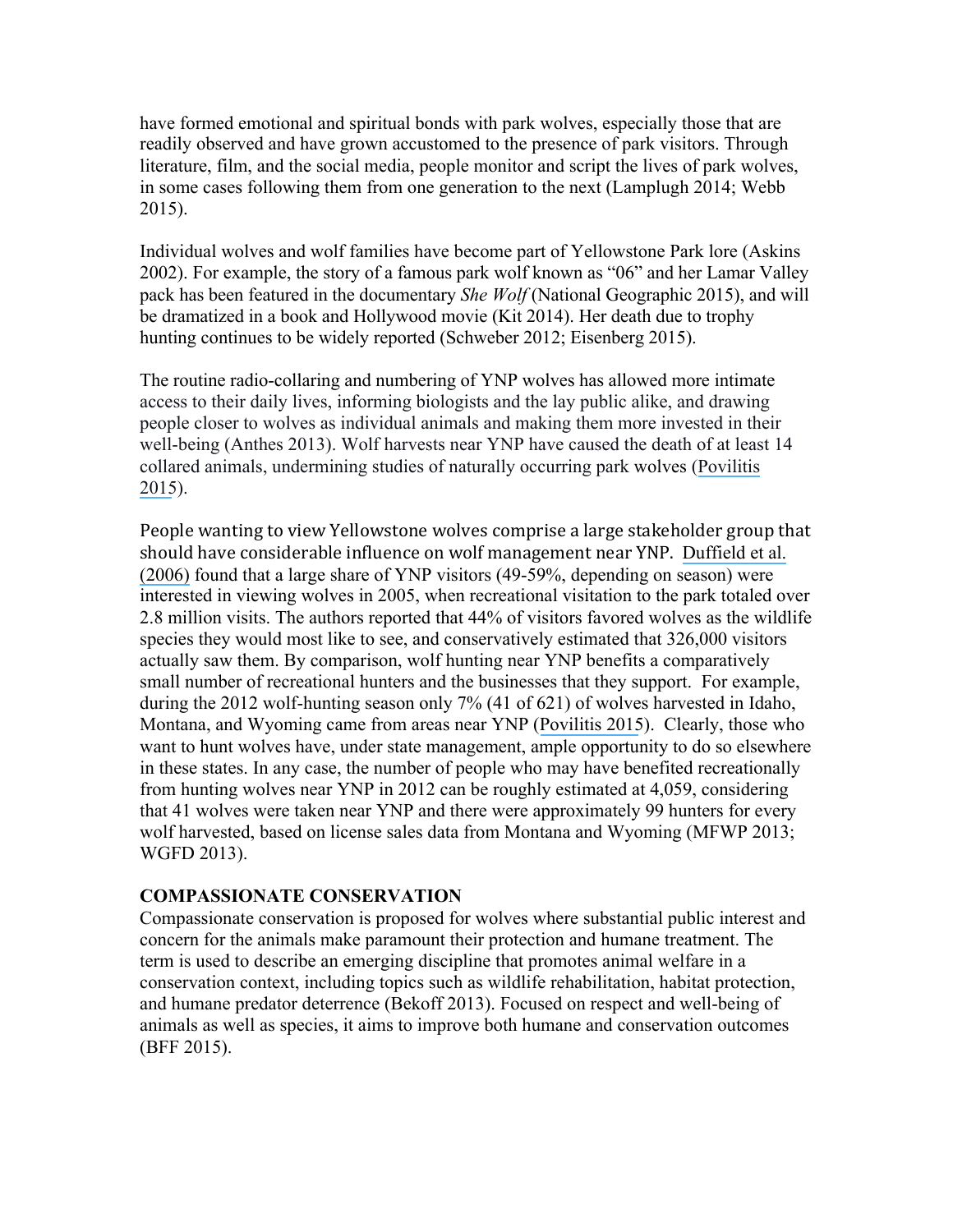The policy would apply where benefits of protecting wolves outweigh those of trophy hunting and trapping. In cases of wolf-livestock conflict, preventive and non-lethal management practices would be given highest priority (Stone et al. 2008). Compassionate conservation is appropriate for national forest lands near YNP considering social, conservation, scientific, institutional, and other benefits of preserving an unexploited population of wolves (Table 1).

Compassionate conservation is also relevant to wolf management within YNP itself. Managers might reconsider the practice of using rubber bullets and other pain inflicting devices in attempts to condition wolves to avoid humans (YNP 2003). Such "negative conditioning" is poorly justified for park wolves that typically are not attracted to people nor especially wary of them ([Povilitis 2015](https://www.researchgate.net/publication/269411735_Preserving_a_Natural_Wolf_Population_in_Yellowstone_National_Park_USA?el=1_x_8&enrichId=rgreq-18731205485072df47b86e6c85b5153b-XXX&enrichSource=Y292ZXJQYWdlOzI4NDE5MDI0NjtBUzoyOTgwMDUwOTQ3ODA5MzRAMTQ0ODA2MTM1OTQyOA==)). Park staff could also be encouraged to undertake humane actions such as aiding a wolf injured by a vehicle or providing carrion to a one struggling to raise pups after human-caused loss of a mate.

Seen by thousands of people annually, YNP wolves are "ambassadors " for wild nature, science, and large carnivore conservation. But quality wolf viewing depends in large measure on wolf tolerance of human presence. Unexploited wolves generally regard people as a benign feature of the environment (Haber and Holleman 2003). Conversely, like other wildlife, wolves subjected to modern hunting or harassment tend to avoid people and alter patterns of natural behavior in their presence.

Protecting wolves near YNP may help safeguard wolf population connectivity (VonHoldt et al. 2010) and improve wolf dispersal to areas where the species has yet to recover, such as the Southern Rockies. It may also reduce, rather than increase, wolf-livestock conflict (Wielgus [and Peebles 2014\),](https://www.researchgate.net/publication/269097204_Effects_of_Wolf_Mortality_on_Livestock_Depredations?el=1_x_8&enrichId=rgreq-18731205485072df47b86e6c85b5153b-XXX&enrichSource=Y292ZXJQYWdlOzI4NDE5MDI0NjtBUzoyOTgwMDUwOTQ3ODA5MzRAMTQ0ODA2MTM1OTQyOA==) and possibly help shield YNP deer, elk, and moose from chronic wasting disease (CWD) to the extent that protected wolves along the park's perimeter would more effectively limit ungulate densities and cull a greater number of diseased individuals. CWD has spread westward through Wyoming to within 40 miles of YNP (McQuillin 2015).

Adopting compassionate conservation for wolves may be challenging for many professionals schooled in wildlife management. Animal welfare considerations appear Disneyesque, and out of touch with the utilitarian view of wildlife as a "resource." However, institutional inertia could be a greater impediment given that management agencies tend to use their ability to allow wolf hunting as a justification for doing so ([Vucetich and Nelson 2014](https://www.researchgate.net/publication/266541528_Wolf_Hunting_and_the_Ethics_of_Predator_Control?el=1_x_8&enrichId=rgreq-18731205485072df47b86e6c85b5153b-XXX&enrichSource=Y292ZXJQYWdlOzI4NDE5MDI0NjtBUzoyOTgwMDUwOTQ3ODA5MzRAMTQ0ODA2MTM1OTQyOA==)) while maintaining the status quo at the expense of democratic principles (Clark and Rutherford 2000).

Nonetheless, public agencies should address broad priorities, including those of citizens concerned with animal welfare as well as conservation (Dubois and Fraser 2013). As [Kellert et al. \(1996\)](https://www.researchgate.net/publication/227675917_Human_Culture_and_Large_Carnivore_Conservation_in_North_America?el=1_x_8&enrichId=rgreq-18731205485072df47b86e6c85b5153b-XXX&enrichSource=Y292ZXJQYWdlOzI4NDE5MDI0NjtBUzoyOTgwMDUwOTQ3ODA5MzRAMTQ0ODA2MTM1OTQyOA==) have urged, large carnivore policy should encompass a full range of values, including those that embody the many emotional, intellectual, aesthetic, ethical, and spiritual aspects of human experience.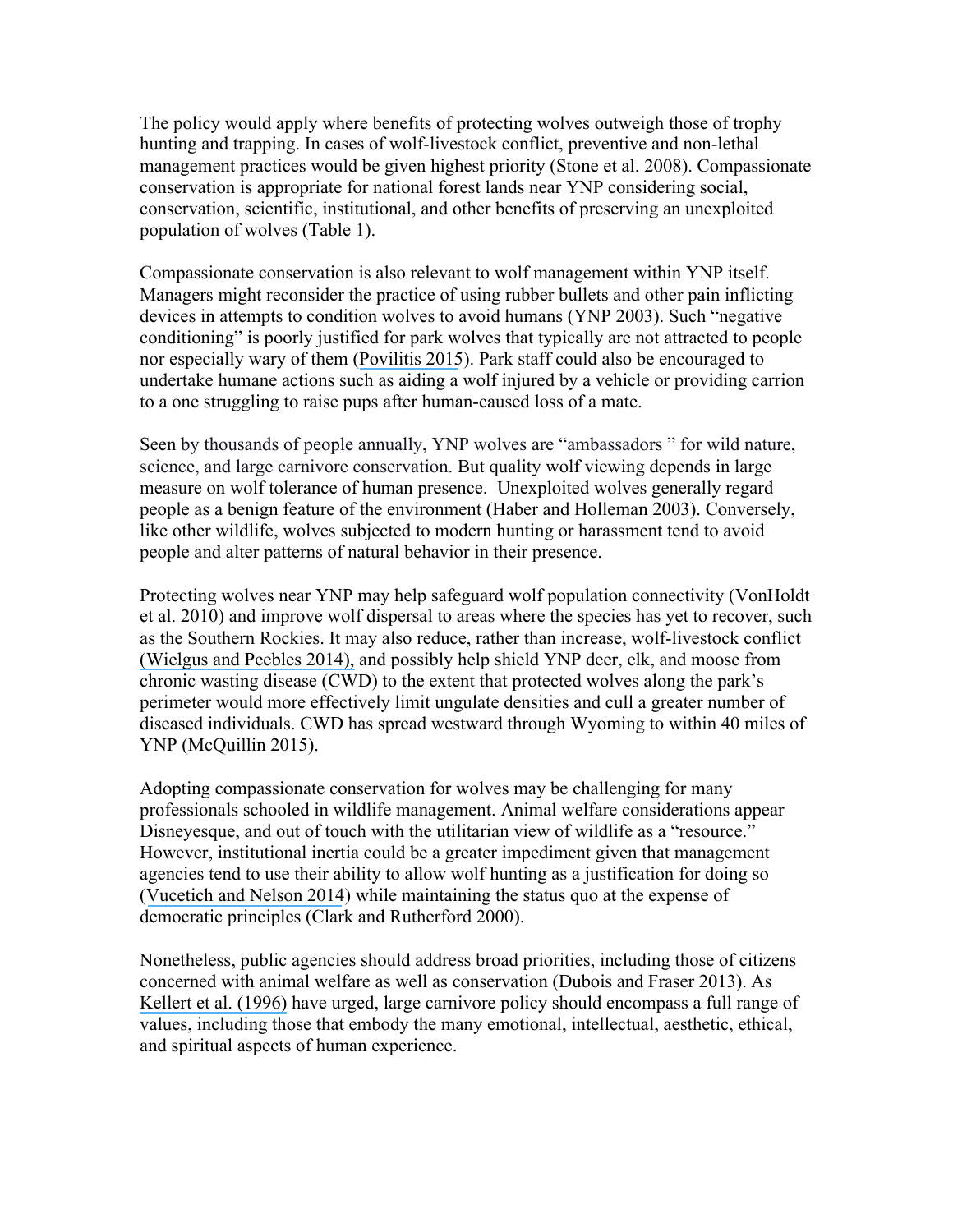Out of fairness to the American public and its park wolves, policymakers should end wolf "harvests" near national parks. Serving the national interest, the U.S. Forest Service could adopt rules to restrict wolf hunting and trapping in the vicinity of YNP [\(Way and](https://www.researchgate.net/publication/227760132_Additional_considerations_for_gray_wolf_management_after_their_removal_from_Endangered_Species_Act_protection?el=1_x_8&enrichId=rgreq-18731205485072df47b86e6c85b5153b-XXX&enrichSource=Y292ZXJQYWdlOzI4NDE5MDI0NjtBUzoyOTgwMDUwOTQ3ODA5MzRAMTQ0ODA2MTM1OTQyOA==) [Bruskotter 2012\).](https://www.researchgate.net/publication/227760132_Additional_considerations_for_gray_wolf_management_after_their_removal_from_Endangered_Species_Act_protection?el=1_x_8&enrichId=rgreq-18731205485072df47b86e6c85b5153b-XXX&enrichSource=Y292ZXJQYWdlOzI4NDE5MDI0NjtBUzoyOTgwMDUwOTQ3ODA5MzRAMTQ0ODA2MTM1OTQyOA==) Conversely, on their own accord, state authorities might curtail these practices to help mitigate public conflict while retaining control over wolf management.

*Tony Povilitis directs Life Net, a nonprofit organization dedicated to community-based conservation and improved public policies toward wildlife and nature. He has worked with universities, natural resource agencies, other NGOs, and species recovery teams in the U.S. and internationally. Dr. Povilitis has written on wild carnivore recovery, natural areas policy, coral reef conservation, climate change, and other subjects.*

# **LITERATURE CITED**

Anthes, E. 2013. Tracking the pack. The New York Times. February 3.

Appleby, M.C., J.A. Mench, I.A. Olsson, B.O. Hughes (eds). 2011. Animal Welfare. Second edition. CAB International, Cambridge, Massachusetts.

Askins, R. 2002. Shadow mountain. Anchor Books, New York.

Bekoff, M (ed.) (2013). Ignoring Nature No More: the case for compassionate conservation. University of Chicago Press, Chicago.

[Bergstrom, B.J., L.C. Arias, A.D. Davidson, A.W. Ferguson, L.A. Randa,](https://www.researchgate.net/publication/249007704_License_to_Kill_Reforming_Federal_Wildlife_Control_to_Restore_Biodiversity_and_Ecosystem_Function?el=1_x_8&enrichId=rgreq-18731205485072df47b86e6c85b5153b-XXX&enrichSource=Y292ZXJQYWdlOzI4NDE5MDI0NjtBUzoyOTgwMDUwOTQ3ODA5MzRAMTQ0ODA2MTM1OTQyOA==) [and S.R. Sheffield. 2014. License to Kill: Reforming Federal Wildlife Control to Restore](https://www.researchgate.net/publication/249007704_License_to_Kill_Reforming_Federal_Wildlife_Control_to_Restore_Biodiversity_and_Ecosystem_Function?el=1_x_8&enrichId=rgreq-18731205485072df47b86e6c85b5153b-XXX&enrichSource=Y292ZXJQYWdlOzI4NDE5MDI0NjtBUzoyOTgwMDUwOTQ3ODA5MzRAMTQ0ODA2MTM1OTQyOA==) [Biodiversity and Ecosystem Function.](https://www.researchgate.net/publication/249007704_License_to_Kill_Reforming_Federal_Wildlife_Control_to_Restore_Biodiversity_and_Ecosystem_Function?el=1_x_8&enrichId=rgreq-18731205485072df47b86e6c85b5153b-XXX&enrichSource=Y292ZXJQYWdlOzI4NDE5MDI0NjtBUzoyOTgwMDUwOTQ3ODA5MzRAMTQ0ODA2MTM1OTQyOA==) Conservation Letters 7:131–142.

[Borg, B.L., S.M. Brainerd, T.J. Meier, and L.R. Prugh. 2015. Impacts of breeder loss on](https://www.researchgate.net/publication/263701644_Impacts_of_breeder_loss_on_social_structure_reproduction_and_population_growth_in_a_social_canid?el=1_x_8&enrichId=rgreq-18731205485072df47b86e6c85b5153b-XXX&enrichSource=Y292ZXJQYWdlOzI4NDE5MDI0NjtBUzoyOTgwMDUwOTQ3ODA5MzRAMTQ0ODA2MTM1OTQyOA==) [social structure, reproduction and population growth in a social canid.](https://www.researchgate.net/publication/263701644_Impacts_of_breeder_loss_on_social_structure_reproduction_and_population_growth_in_a_social_canid?el=1_x_8&enrichId=rgreq-18731205485072df47b86e6c85b5153b-XXX&enrichSource=Y292ZXJQYWdlOzI4NDE5MDI0NjtBUzoyOTgwMDUwOTQ3ODA5MzRAMTQ0ODA2MTM1OTQyOA==) Journal of Animal [Ecology 84:177-187.](https://www.researchgate.net/publication/263701644_Impacts_of_breeder_loss_on_social_structure_reproduction_and_population_growth_in_a_social_canid?el=1_x_8&enrichId=rgreq-18731205485072df47b86e6c85b5153b-XXX&enrichSource=Y292ZXJQYWdlOzI4NDE5MDI0NjtBUzoyOTgwMDUwOTQ3ODA5MzRAMTQ0ODA2MTM1OTQyOA==)

Born Free Foundation (BFF). 2015. Compassionate conservation. http://compassionateconservation.net Accessed June 15, 2015.

Bradley, L., J. Gude, N. Lance, K. Laudon, A. Messer, A. Nelson, G. Pauley, M. Ross, T. Smucker, J. Steuber, and J. Vore. 2015. Montana gray wolf conservation and management. 2014 Annual Report. Montana Fish, Wildlife & Parks, Helena.

[Brainerd, S.M., H. Andren, E.E. Bangs, E.H. Bradley, J.A. Fontaine, W. Hall et al. 2008.](https://www.researchgate.net/publication/227823841_The_Effects_of_Breeder_Loss_on_Wolves?el=1_x_8&enrichId=rgreq-18731205485072df47b86e6c85b5153b-XXX&enrichSource=Y292ZXJQYWdlOzI4NDE5MDI0NjtBUzoyOTgwMDUwOTQ3ODA5MzRAMTQ0ODA2MTM1OTQyOA==) [The effects of breeder loss on wolves. Journal of](https://www.researchgate.net/publication/227823841_The_Effects_of_Breeder_Loss_on_Wolves?el=1_x_8&enrichId=rgreq-18731205485072df47b86e6c85b5153b-XXX&enrichSource=Y292ZXJQYWdlOzI4NDE5MDI0NjtBUzoyOTgwMDUwOTQ3ODA5MzRAMTQ0ODA2MTM1OTQyOA==) Wildlife Management 72:89–98.

[Bruskotter, J.T. 2013. The predator pendulum revisited: social conflict over wolves and](https://www.researchgate.net/publication/249838088_The_Predator_Pendulum_Revisited_Social_Conflict_over_Wolves_and_Their_Management_in_the_Western_United_States?el=1_x_8&enrichId=rgreq-18731205485072df47b86e6c85b5153b-XXX&enrichSource=Y292ZXJQYWdlOzI4NDE5MDI0NjtBUzoyOTgwMDUwOTQ3ODA5MzRAMTQ0ODA2MTM1OTQyOA==) [their management in the western United States. Wildlife Society Bulletin 37:674-679.](https://www.researchgate.net/publication/249838088_The_Predator_Pendulum_Revisited_Social_Conflict_over_Wolves_and_Their_Management_in_the_Western_United_States?el=1_x_8&enrichId=rgreq-18731205485072df47b86e6c85b5153b-XXX&enrichSource=Y292ZXJQYWdlOzI4NDE5MDI0NjtBUzoyOTgwMDUwOTQ3ODA5MzRAMTQ0ODA2MTM1OTQyOA==)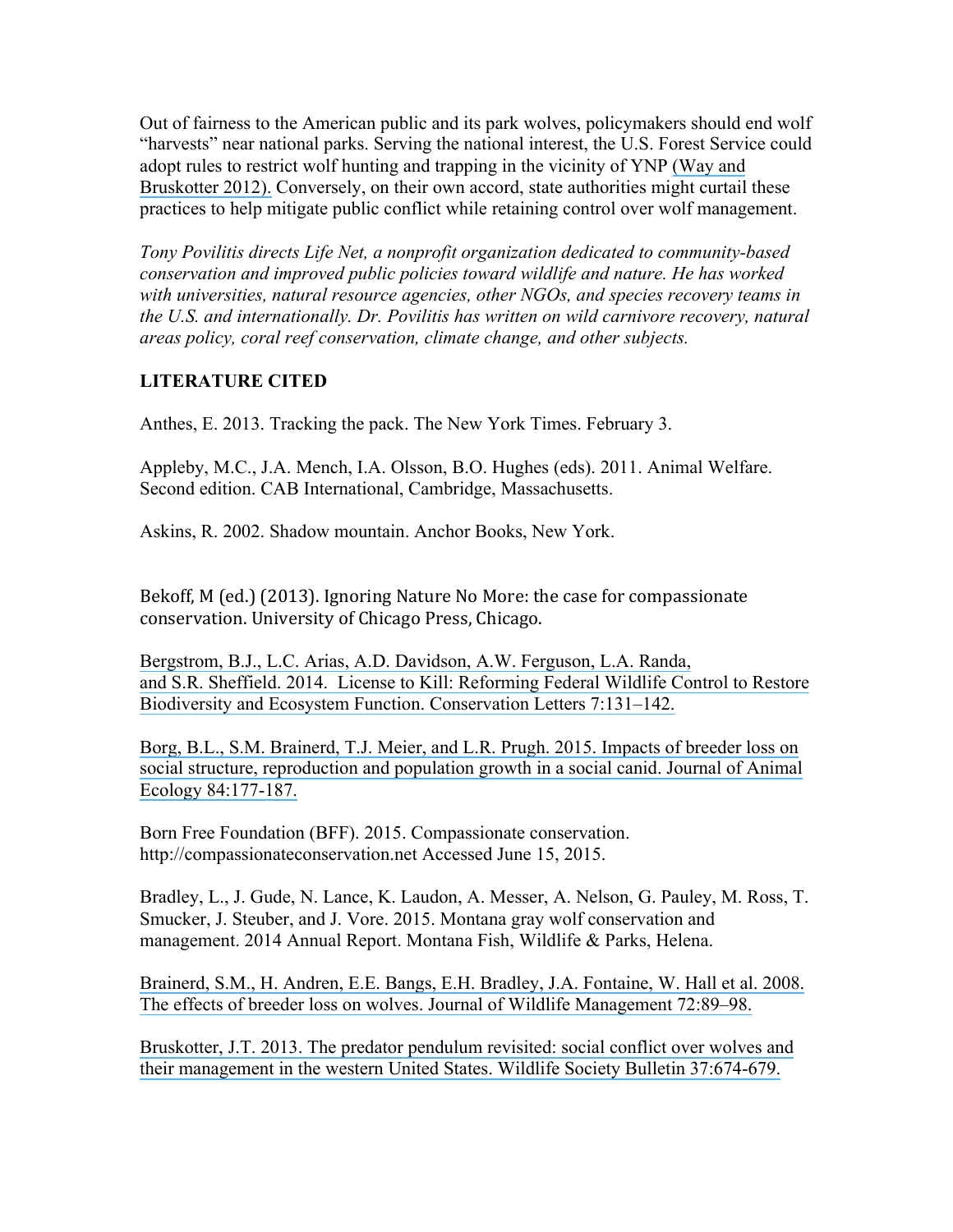Bruskotter, J.T., A. Treves and J.G. Way. 2014. Carnivore management. Pp. 83-90 *in* B. S. Steel (ed.), Science and Politics: An A-To-Z Guide to Issues and Controversies. CQ Press, Thousand Oaks, California.

Campaign for Yellowstone's Wolves (CYW). 2015. Accessed 17 May. https://www.facebook.com/WolfYellowstone/photos/a.556922141049062.1073741831.5 56826021058674/851968538211086/?type=1&theater

Clark, T.W. and M.B. Rutherford. 2000. The institutional system of wildlife management: making it more effective. Pp. 211-253 *in* T.W. Clark, M.B. Rutherford, and D. Casey (eds). Coexisting with large carnivores. Island Press, Washington, DC.

[Darimont, C.T., S.M. Carlsonc, M.T. Kinnisond, P.C. Paquet, T.E. Reimchena,](https://www.researchgate.net/publication/23782652_Human_predators_outpace_other_agents_of_trait_change?el=1_x_8&enrichId=rgreq-18731205485072df47b86e6c85b5153b-XXX&enrichSource=Y292ZXJQYWdlOzI4NDE5MDI0NjtBUzoyOTgwMDUwOTQ3ODA5MzRAMTQ0ODA2MTM1OTQyOA==) [and C.C. Wilmersb. 2009. Human predators outpace other agents of trait](https://www.researchgate.net/publication/23782652_Human_predators_outpace_other_agents_of_trait_change?el=1_x_8&enrichId=rgreq-18731205485072df47b86e6c85b5153b-XXX&enrichSource=Y292ZXJQYWdlOzI4NDE5MDI0NjtBUzoyOTgwMDUwOTQ3ODA5MzRAMTQ0ODA2MTM1OTQyOA==) change in the wild. [PNAS 106:952-954.](https://www.researchgate.net/publication/23782652_Human_predators_outpace_other_agents_of_trait_change?el=1_x_8&enrichId=rgreq-18731205485072df47b86e6c85b5153b-XXX&enrichSource=Y292ZXJQYWdlOzI4NDE5MDI0NjtBUzoyOTgwMDUwOTQ3ODA5MzRAMTQ0ODA2MTM1OTQyOA==)

[Dubois, S. and D. Fraser. 2013. Rating harms to wildlife:](https://www.researchgate.net/publication/263241994_Rating_harms_to_wildlife_A_survey_showing_convergence_between_conservation_and_animal_welfare_views?el=1_x_8&enrichId=rgreq-18731205485072df47b86e6c85b5153b-XXX&enrichSource=Y292ZXJQYWdlOzI4NDE5MDI0NjtBUzoyOTgwMDUwOTQ3ODA5MzRAMTQ0ODA2MTM1OTQyOA==) a survey showing convergence [between conservation and animal welfare views. Animal Welfare 22:49-55.](https://www.researchgate.net/publication/263241994_Rating_harms_to_wildlife_A_survey_showing_convergence_between_conservation_and_animal_welfare_views?el=1_x_8&enrichId=rgreq-18731205485072df47b86e6c85b5153b-XXX&enrichSource=Y292ZXJQYWdlOzI4NDE5MDI0NjtBUzoyOTgwMDUwOTQ3ODA5MzRAMTQ0ODA2MTM1OTQyOA==)

[Duffield, J., C. Neher, and D. Patterson. 2006. Wolves and people in Yellowstone:](https://www.researchgate.net/publication/242507909_Wolves_and_People_in_Yellowstone_Impacts_on_the_Regional_Economy?el=1_x_8&enrichId=rgreq-18731205485072df47b86e6c85b5153b-XXX&enrichSource=Y292ZXJQYWdlOzI4NDE5MDI0NjtBUzoyOTgwMDUwOTQ3ODA5MzRAMTQ0ODA2MTM1OTQyOA==) [impacts on the regional economy. Yellowstone Park Foundation, Bozeman.](https://www.researchgate.net/publication/242507909_Wolves_and_People_in_Yellowstone_Impacts_on_the_Regional_Economy?el=1_x_8&enrichId=rgreq-18731205485072df47b86e6c85b5153b-XXX&enrichSource=Y292ZXJQYWdlOzI4NDE5MDI0NjtBUzoyOTgwMDUwOTQ3ODA5MzRAMTQ0ODA2MTM1OTQyOA==)

Eisenberg, C. 2015. Wolves in paradise? Yellowstone's wolves in transition. Huff Post Science. Feb 18.

http://www.huffingtonpost.com/cristina-eisenberg/wolves-in-paradise-yellowstoneswolves-in-transition\_b\_6688388.html

Goodall, J. and M. Bekoff. 2002. The ten trusts. HarperCollins Publishers, Inc., New York.

[Haber, G.C. 1996. Biological, conservation, and ethical implications of exploiting and](https://www.researchgate.net/publication/227687063_Biological_Conservation_and_Ethical_Implications_of_Exploiting_and_Controlling_Wolves?el=1_x_8&enrichId=rgreq-18731205485072df47b86e6c85b5153b-XXX&enrichSource=Y292ZXJQYWdlOzI4NDE5MDI0NjtBUzoyOTgwMDUwOTQ3ODA5MzRAMTQ0ODA2MTM1OTQyOA==)  [controlling wolves. Conservation Biology](https://www.researchgate.net/publication/227687063_Biological_Conservation_and_Ethical_Implications_of_Exploiting_and_Controlling_Wolves?el=1_x_8&enrichId=rgreq-18731205485072df47b86e6c85b5153b-XXX&enrichSource=Y292ZXJQYWdlOzI4NDE5MDI0NjtBUzoyOTgwMDUwOTQ3ODA5MzRAMTQ0ODA2MTM1OTQyOA==) 10:1068-1081.

Haber. G. and M. Holleman 2013. Among wolves. University of Alaska Press, Fairbanks.

Jickling, B. [and P.C. Parquet. 2005. Wolf stories: reflections on science,](https://www.researchgate.net/publication/228423308_Wolf_stories_Reflections_on_science_ethics_and_epistemology?el=1_x_8&enrichId=rgreq-18731205485072df47b86e6c85b5153b-XXX&enrichSource=Y292ZXJQYWdlOzI4NDE5MDI0NjtBUzoyOTgwMDUwOTQ3ODA5MzRAMTQ0ODA2MTM1OTQyOA==) ethics, and [epistemology. Environmental Ethics 27:115-134.](https://www.researchgate.net/publication/228423308_Wolf_stories_Reflections_on_science_ethics_and_epistemology?el=1_x_8&enrichId=rgreq-18731205485072df47b86e6c85b5153b-XXX&enrichSource=Y292ZXJQYWdlOzI4NDE5MDI0NjtBUzoyOTgwMDUwOTQ3ODA5MzRAMTQ0ODA2MTM1OTQyOA==)

Jimenez, MD. and S.A. Becker (eds.) 2015. Northern Rocky Mountain Wolf Recovery Program 2014 Interagency Annual Report. U.S. Fish and Wildlife Service, Helena.

[Kellert, S.R., M. Black, C.R. Rush, and A.J. Bath. 1996. Human culture and large](https://www.researchgate.net/publication/227675917_Human_Culture_and_Large_Carnivore_Conservation_in_North_America?el=1_x_8&enrichId=rgreq-18731205485072df47b86e6c85b5153b-XXX&enrichSource=Y292ZXJQYWdlOzI4NDE5MDI0NjtBUzoyOTgwMDUwOTQ3ODA5MzRAMTQ0ODA2MTM1OTQyOA==) carnivore conservation in [North America. Conservation Biology 10:977-990.](https://www.researchgate.net/publication/227675917_Human_Culture_and_Large_Carnivore_Conservation_in_North_America?el=1_x_8&enrichId=rgreq-18731205485072df47b86e6c85b5153b-XXX&enrichSource=Y292ZXJQYWdlOzI4NDE5MDI0NjtBUzoyOTgwMDUwOTQ3ODA5MzRAMTQ0ODA2MTM1OTQyOA==)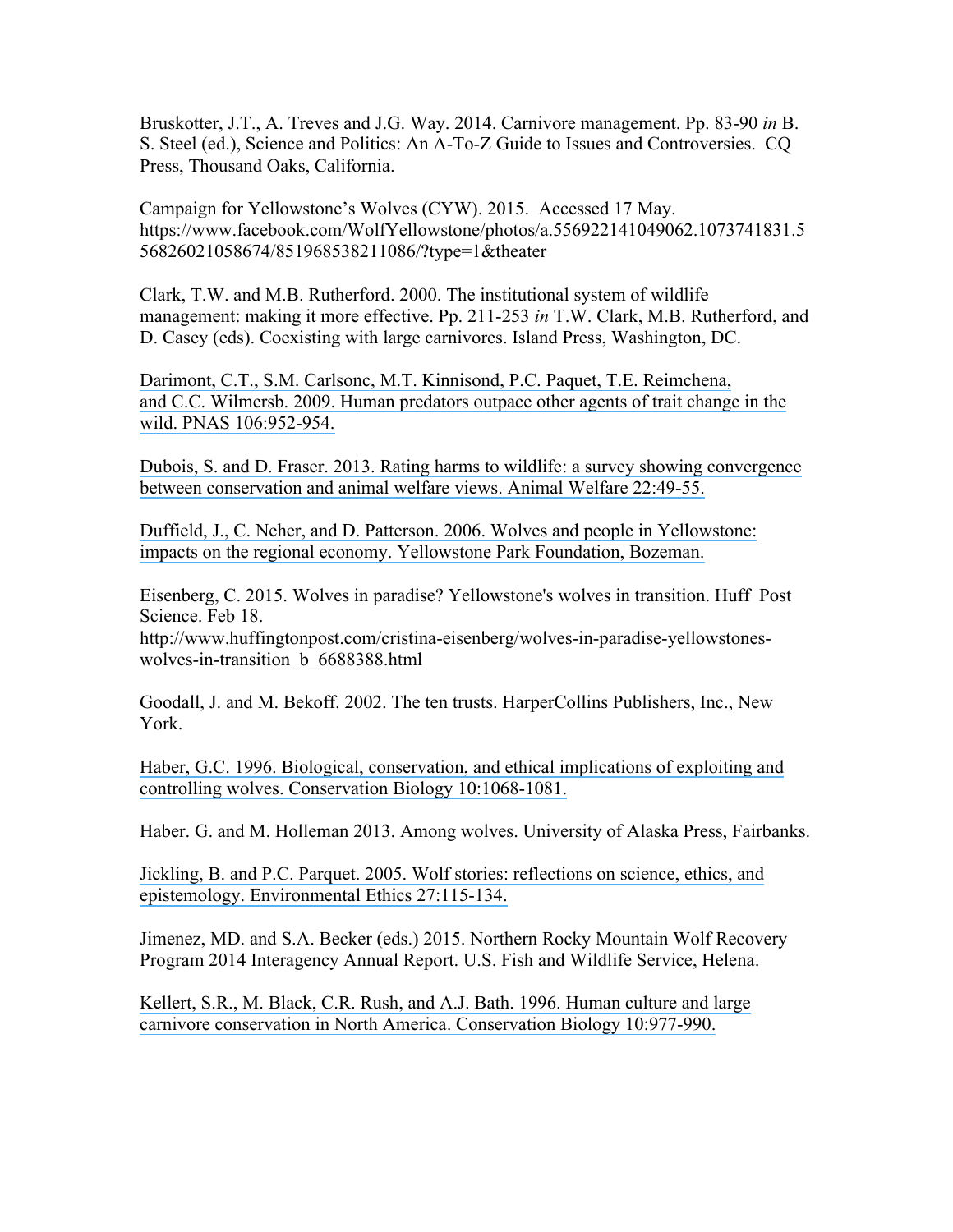Kellert, S.R. and C.P. Smith. 2000. Human values toward large mammals. Pp. 38-63 *in* S. Demarais and P.R. Krausman (eds). Ecology and management of large mammals in North America. Prentice Hall, Upper Saddle River.

Kit, B. 2014. Leonardo DiCaprio Tackling Wild Animal Tale "American Wolf." http://www.hollywoodreporter.com/news/leonardo-dicaprio-tackling-wild-animal-735948 Accessed 12 May 2015.

Lamplugh, R. 2014. In the temple of wolves. Copyright R. Lamplugh.

[MacNulty D.R., D.W. Smith, J.A.Vucetich, L.D. Mech, D.R. Stahler, and C. Packer.](https://www.researchgate.net/publication/26837658_Predatory_senescence_in_ageing_wolves?el=1_x_8&enrichId=rgreq-18731205485072df47b86e6c85b5153b-XXX&enrichSource=Y292ZXJQYWdlOzI4NDE5MDI0NjtBUzoyOTgwMDUwOTQ3ODA5MzRAMTQ0ODA2MTM1OTQyOA==)  [2009. Predatory senescence in ageing wolves. Ecology Letters 12:1347–1356.](https://www.researchgate.net/publication/26837658_Predatory_senescence_in_ageing_wolves?el=1_x_8&enrichId=rgreq-18731205485072df47b86e6c85b5153b-XXX&enrichSource=Y292ZXJQYWdlOzI4NDE5MDI0NjtBUzoyOTgwMDUwOTQ3ODA5MzRAMTQ0ODA2MTM1OTQyOA==)

[MacNulty D.R., A. Tallian, D.R. Stahler, and D.W. Smith. 2014.](https://www.researchgate.net/publication/268229126_Influence_of_Group_Size_on_the_Success_of_Wolves_Hunting_Bison?el=1_x_8&enrichId=rgreq-18731205485072df47b86e6c85b5153b-XXX&enrichSource=Y292ZXJQYWdlOzI4NDE5MDI0NjtBUzoyOTgwMDUwOTQ3ODA5MzRAMTQ0ODA2MTM1OTQyOA==) Influence of Group Size [on the Success of Wolves Hunting Bison. PLoS ONE 9\(11\): e112884.](https://www.researchgate.net/publication/268229126_Influence_of_Group_Size_on_the_Success_of_Wolves_Hunting_Bison?el=1_x_8&enrichId=rgreq-18731205485072df47b86e6c85b5153b-XXX&enrichSource=Y292ZXJQYWdlOzI4NDE5MDI0NjtBUzoyOTgwMDUwOTQ3ODA5MzRAMTQ0ODA2MTM1OTQyOA==) 

McQuillan, K. 2015. Wasting disease in wildlife inches toward Yellowstone. High Country News. May 4.

Montana Fish, Wildlife, and Parks (MFWP). 2013. 2012 Montana wolf hunt season report. Helena.

Millet, L. 2015. High noon for the gray wolf. New York Times. 19 January.

[Montag, J.M., M.E. Patterson and W.A. Freimund. 2005.](https://www.researchgate.net/publication/249007633_The_Wolf_Viewing_Experience_in_the_Lamar_Valley_of_Yellowstone_National_Park?el=1_x_8&enrichId=rgreq-18731205485072df47b86e6c85b5153b-XXX&enrichSource=Y292ZXJQYWdlOzI4NDE5MDI0NjtBUzoyOTgwMDUwOTQ3ODA5MzRAMTQ0ODA2MTM1OTQyOA==) The wolf viewing experience in [the Lamar Valley of Yellowstone National Park. Human Dimensions of Wildlife](https://www.researchgate.net/publication/249007633_The_Wolf_Viewing_Experience_in_the_Lamar_Valley_of_Yellowstone_National_Park?el=1_x_8&enrichId=rgreq-18731205485072df47b86e6c85b5153b-XXX&enrichSource=Y292ZXJQYWdlOzI4NDE5MDI0NjtBUzoyOTgwMDUwOTQ3ODA5MzRAMTQ0ODA2MTM1OTQyOA==) 10:273- [284.](https://www.researchgate.net/publication/249007633_The_Wolf_Viewing_Experience_in_the_Lamar_Valley_of_Yellowstone_National_Park?el=1_x_8&enrichId=rgreq-18731205485072df47b86e6c85b5153b-XXX&enrichSource=Y292ZXJQYWdlOzI4NDE5MDI0NjtBUzoyOTgwMDUwOTQ3ODA5MzRAMTQ0ODA2MTM1OTQyOA==)

Musiana, [M. and P.C. Paquet. 2004. The practices of wolf persecution, protection, and](https://www.researchgate.net/publication/280905586_The_Practices_of_Wolf_Persecution_Protection_and_Restoration_in_Canada_and_the_United_States?el=1_x_8&enrichId=rgreq-18731205485072df47b86e6c85b5153b-XXX&enrichSource=Y292ZXJQYWdlOzI4NDE5MDI0NjtBUzoyOTgwMDUwOTQ3ODA5MzRAMTQ0ODA2MTM1OTQyOA==) [restoration in Canada and the United States.](https://www.researchgate.net/publication/280905586_The_Practices_of_Wolf_Persecution_Protection_and_Restoration_in_Canada_and_the_United_States?el=1_x_8&enrichId=rgreq-18731205485072df47b86e6c85b5153b-XXX&enrichSource=Y292ZXJQYWdlOzI4NDE5MDI0NjtBUzoyOTgwMDUwOTQ3ODA5MzRAMTQ0ODA2MTM1OTQyOA==) BioScience 54:50-60.

National Geographic 2015. Accessed 14 May. http://channel.nationalgeographic.com/wild/destination-wild/episodes/she-wolf/

[Paquet, P.C. and C.T. Darimont. 2010. Wildlife conservation and animal welfare: two](https://www.researchgate.net/publication/228621252_Wildlife_conservation_and_animal_welfare_Two_sides_of_the_same_coin?el=1_x_8&enrichId=rgreq-18731205485072df47b86e6c85b5153b-XXX&enrichSource=Y292ZXJQYWdlOzI4NDE5MDI0NjtBUzoyOTgwMDUwOTQ3ODA5MzRAMTQ0ODA2MTM1OTQyOA==) [sides of the same coin? Animal Welfare 19:177-190.](https://www.researchgate.net/publication/228621252_Wildlife_conservation_and_animal_welfare_Two_sides_of_the_same_coin?el=1_x_8&enrichId=rgreq-18731205485072df47b86e6c85b5153b-XXX&enrichSource=Y292ZXJQYWdlOzI4NDE5MDI0NjtBUzoyOTgwMDUwOTQ3ODA5MzRAMTQ0ODA2MTM1OTQyOA==)

Pacelle, W. 2014. Science and sentiment say wolf trophy hunting doesn't wash. Huff Post Green. Accessed 6 May 2015. http://www.huffingtonpost.com/wayne-pacelle/scienceand-sentiment-say\_b\_6278208.html

Povilitis, T. 2015. Preserving a natural wolf population in Yellowstone National Park, USA. [The George Wright Forum 32:25-34.](https://www.researchgate.net/publication/269411735_Preserving_a_Natural_Wolf_Population_in_Yellowstone_National_Park_USA?el=1_x_8&enrichId=rgreq-18731205485072df47b86e6c85b5153b-XXX&enrichSource=Y292ZXJQYWdlOzI4NDE5MDI0NjtBUzoyOTgwMDUwOTQ3ODA5MzRAMTQ0ODA2MTM1OTQyOA==)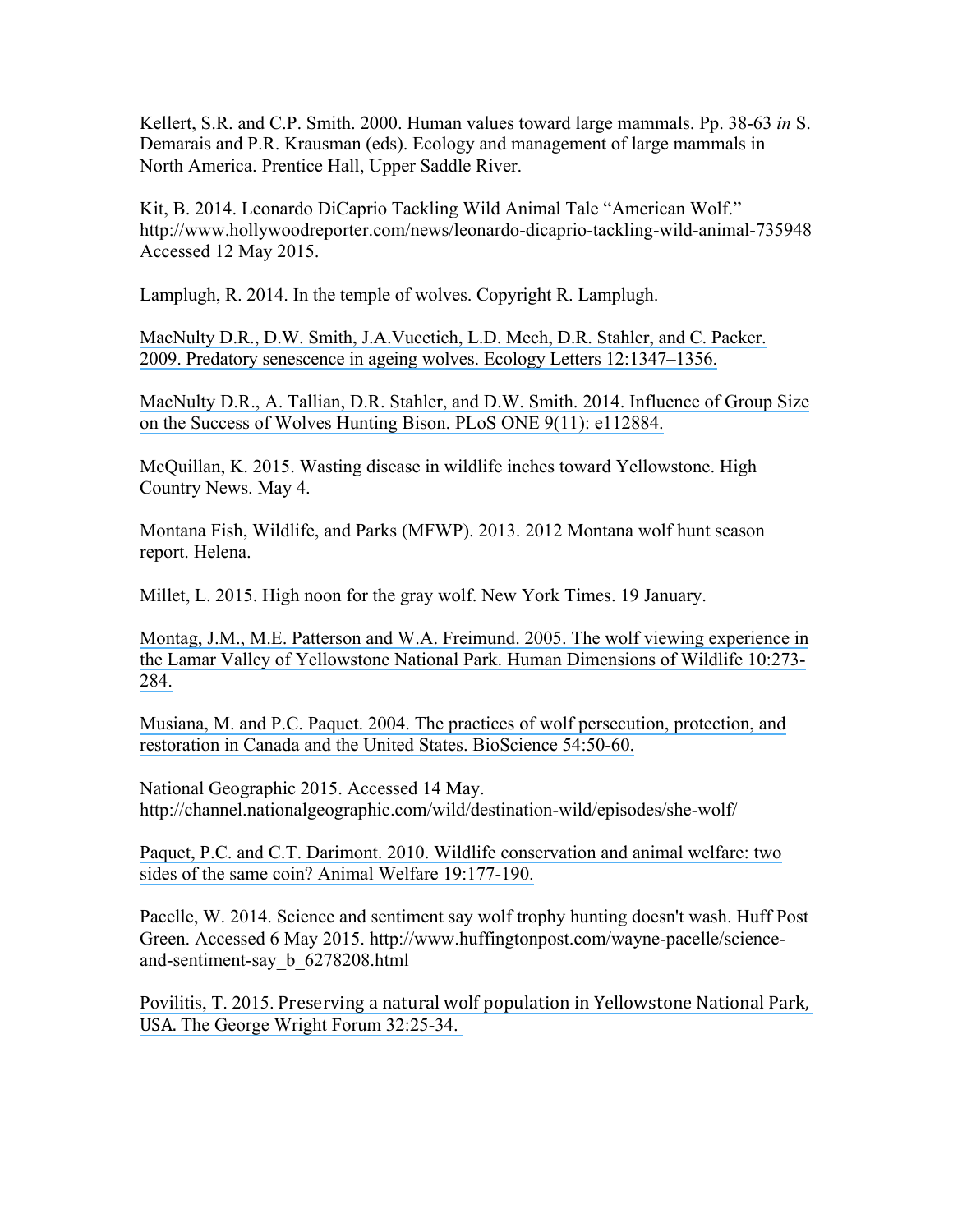[Rich, L.N., M.S. Mitchell, J.A.Gude, and C.A. Sime. 2012. Anthropogenic mortality,](https://www.researchgate.net/publication/259928270_Anthropogenic_mortality_intraspecific_competition_and_prey_availability_influence_territory_sizes_of_wolves_in_Montana?el=1_x_8&enrichId=rgreq-18731205485072df47b86e6c85b5153b-XXX&enrichSource=Y292ZXJQYWdlOzI4NDE5MDI0NjtBUzoyOTgwMDUwOTQ3ODA5MzRAMTQ0ODA2MTM1OTQyOA==)  [intraspecific competition, and prey availability influence territory sizes of wolves in](https://www.researchgate.net/publication/259928270_Anthropogenic_mortality_intraspecific_competition_and_prey_availability_influence_territory_sizes_of_wolves_in_Montana?el=1_x_8&enrichId=rgreq-18731205485072df47b86e6c85b5153b-XXX&enrichSource=Y292ZXJQYWdlOzI4NDE5MDI0NjtBUzoyOTgwMDUwOTQ3ODA5MzRAMTQ0ODA2MTM1OTQyOA==)  [Montana. Journal of Mammalogy 93:722-731.](https://www.researchgate.net/publication/259928270_Anthropogenic_mortality_intraspecific_competition_and_prey_availability_influence_territory_sizes_of_wolves_in_Montana?el=1_x_8&enrichId=rgreq-18731205485072df47b86e6c85b5153b-XXX&enrichSource=Y292ZXJQYWdlOzI4NDE5MDI0NjtBUzoyOTgwMDUwOTQ3ODA5MzRAMTQ0ODA2MTM1OTQyOA==)

Ross, M.N. 2013. The requirement to leave park resources and values "unimpaired." George Wright Forum 30:67-84.

[Rutledge, L.Y., B.R. Patterson, K.J. Mills, K.M. Loveless,](https://www.researchgate.net/publication/222046620_Protection_from_harvesting_restores_the_natural_social_structure_of_eastern_wolf_packs?el=1_x_8&enrichId=rgreq-18731205485072df47b86e6c85b5153b-XXX&enrichSource=Y292ZXJQYWdlOzI4NDE5MDI0NjtBUzoyOTgwMDUwOTQ3ODA5MzRAMTQ0ODA2MTM1OTQyOA==) D.L. Murray, and B.N. White [2010. Protection from harvesting restores the natural social structure](https://www.researchgate.net/publication/222046620_Protection_from_harvesting_restores_the_natural_social_structure_of_eastern_wolf_packs?el=1_x_8&enrichId=rgreq-18731205485072df47b86e6c85b5153b-XXX&enrichSource=Y292ZXJQYWdlOzI4NDE5MDI0NjtBUzoyOTgwMDUwOTQ3ODA5MzRAMTQ0ODA2MTM1OTQyOA==) of eastern wolf [packs. Biological Conservation 143:332-339.](https://www.researchgate.net/publication/222046620_Protection_from_harvesting_restores_the_natural_social_structure_of_eastern_wolf_packs?el=1_x_8&enrichId=rgreq-18731205485072df47b86e6c85b5153b-XXX&enrichSource=Y292ZXJQYWdlOzI4NDE5MDI0NjtBUzoyOTgwMDUwOTQ3ODA5MzRAMTQ0ODA2MTM1OTQyOA==)

Schweber, N. 2012. "Famous" wolf is killed outside Yellowstone. The New York Times. 8 December.

Stone, S.A., N. Fascione, C. Miller, J. Pissot, G. Schrader, and J. Timberlake. 2008. Livestock and wolves: a guide to nonlethal tolls and methods to reduce conflicts. Defenders of Wildlife, Washington, DC.

Shullery, P. 2004. Searching for Yellowstone. Montana Historical Society, Helena.

VonHoldt, B.M., D.R. Stahler, D.W. Smith, D.A. Earl, J.P. Pollinger, and R.K. Wayne. 2008. The genealogy and genetic viability of reintroduced Yellowstone grey wolves. Molecular Ecology 17: 252–274.

VonHoldt, B.M., D.R. Stahler, E.E. Bangs, D.W. Smith, M.D. Jimenez, C.M. Mack, C.C. Niemeyer, J.P. Pollinger, and R.K. Wayne. 2010. A novel assessment of population structure and gene flow in grey wolf populations of the northern Rocky Mountains of the United States. Molecular Ecology 19:4412-4427.

Vucetich, J. and M.P. Nelson 2014. [Wolf hunting and the ethics of predator control](https://www.researchgate.net/publication/266541528_Wolf_Hunting_and_the_Ethics_of_Predator_Control?el=1_x_8&enrichId=rgreq-18731205485072df47b86e6c85b5153b-XXX&enrichSource=Y292ZXJQYWdlOzI4NDE5MDI0NjtBUzoyOTgwMDUwOTQ3ODA5MzRAMTQ0ODA2MTM1OTQyOA==) [Oxford Handbooks Online. Oxford University Press, Oxford.](https://www.researchgate.net/publication/266541528_Wolf_Hunting_and_the_Ethics_of_Predator_Control?el=1_x_8&enrichId=rgreq-18731205485072df47b86e6c85b5153b-XXX&enrichSource=Y292ZXJQYWdlOzI4NDE5MDI0NjtBUzoyOTgwMDUwOTQ3ODA5MzRAMTQ0ODA2MTM1OTQyOA==)

[Way, J. and J.T. Bruskotter, J.T. 2012. Additional considerations for gray wolf](https://www.researchgate.net/publication/227760132_Additional_considerations_for_gray_wolf_management_after_their_removal_from_Endangered_Species_Act_protection?el=1_x_8&enrichId=rgreq-18731205485072df47b86e6c85b5153b-XXX&enrichSource=Y292ZXJQYWdlOzI4NDE5MDI0NjtBUzoyOTgwMDUwOTQ3ODA5MzRAMTQ0ODA2MTM1OTQyOA==) [management after their removal from Endangered Species Act protections. Journal of](https://www.researchgate.net/publication/227760132_Additional_considerations_for_gray_wolf_management_after_their_removal_from_Endangered_Species_Act_protection?el=1_x_8&enrichId=rgreq-18731205485072df47b86e6c85b5153b-XXX&enrichSource=Y292ZXJQYWdlOzI4NDE5MDI0NjtBUzoyOTgwMDUwOTQ3ODA5MzRAMTQ0ODA2MTM1OTQyOA==)  [Wildlife Management 76:457-461.](https://www.researchgate.net/publication/227760132_Additional_considerations_for_gray_wolf_management_after_their_removal_from_Endangered_Species_Act_protection?el=1_x_8&enrichId=rgreq-18731205485072df47b86e6c85b5153b-XXX&enrichSource=Y292ZXJQYWdlOzI4NDE5MDI0NjtBUzoyOTgwMDUwOTQ3ODA5MzRAMTQ0ODA2MTM1OTQyOA==)

Webb, J. 2015. Legend of Lamar. Accessed 14 May. https://www.facebook.com/LegendOfLamarValley?fref=ts

Wielgus, R.B. and K.A. Peebles. 2014. Effects of wolf mortality on livestock depredations. PLoS ONE 9(12): e113505.

Wikipedia 2015. Yellowstone National Park. Accessed 3 May. http://en.wikipedia.org/wiki/Yellowstone\_National\_Park